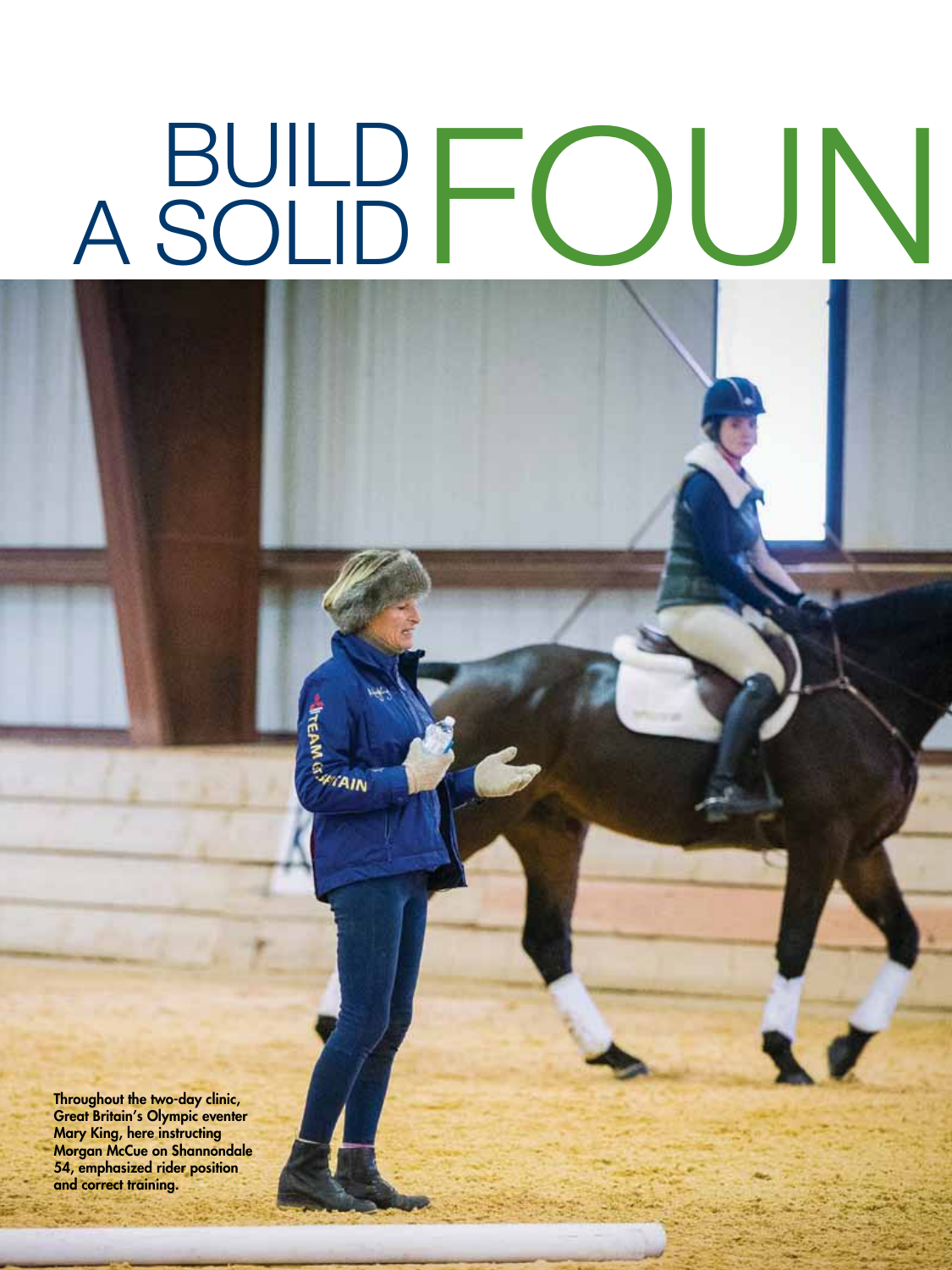# DATIONFOR SUCCE

Great Britain's Mary King helped clinic riders improve their performance with simple exercises that turned out to be not so easy.

# By Abby Carter and Anne Crowell **n** Photos by Amy K. Dragoo

undled in a Team Great Britain coat and furry headband to ward off Virginia's unusually frigid temperatures, six-time Olympic eventer Mary King displayed her dedication correct riding throughout a two-day clinic at Morven ally frigid temperatures, six-time Olympic eventer Mary King displayed her dedication to correct riding throughout a two-day clinic at Morven Park in Leesburg last fall. The British eventing star used several deceptively simple exercises—that turned out to challenge many of the 20 riders and their horses—to improve their foundational skills. The clinic, organized by Kelly Gage of Team EnGaged Clinics, included young horses just starting

their eventing careers to older horses competing at the three-star level.

Mary's focus on the first day was to improve the riders' positions and the horses' responses to the aids on the flat. This set the groundwork for the second day's eagerly awaited jumping work over fences that were angled, skinny or just plain tricky.

"Mary reinforces discipline and the importance of the basics," said clinic rider Jane Jennings afterward. Added another clinic rider, Megan Hinkle, "The most important lesson I learned from Mary was that the more solid your base is, the higher the pyramid you can build."

# **Flatwork**

## Warm-up

On the first day, every rider was reminded to work with the appropriate length stirrup for flatwork. Most were asked to put their stirrups down a hole or even two. Mary also pointed out that all tack should fit properly. One rider was asked to loosen her breastplate. A couple of saddles appeared to fit less than perfectly, causing her to comment on the relationship between good saddle fit and performance. She also discussed the fit of horses' protective equipment. She explained, for example, that if bell boots were too long, the horse could step on the back of them and fall, especially on cross country. Ideally, the bell boot should fit over only the heel bulb and not strike the ground as the horse travels. Mary uses pull-on boots that can be cut to the correct length.

Warm-up on the flat was 10 to 15 minutes of free work, including long-and-low walk, trot and canter. Watching the horses go around the large indoor arena, Mary explained that they must reach into a long frame to warm up all their muscles properly. As the horses stretched down and around, the riders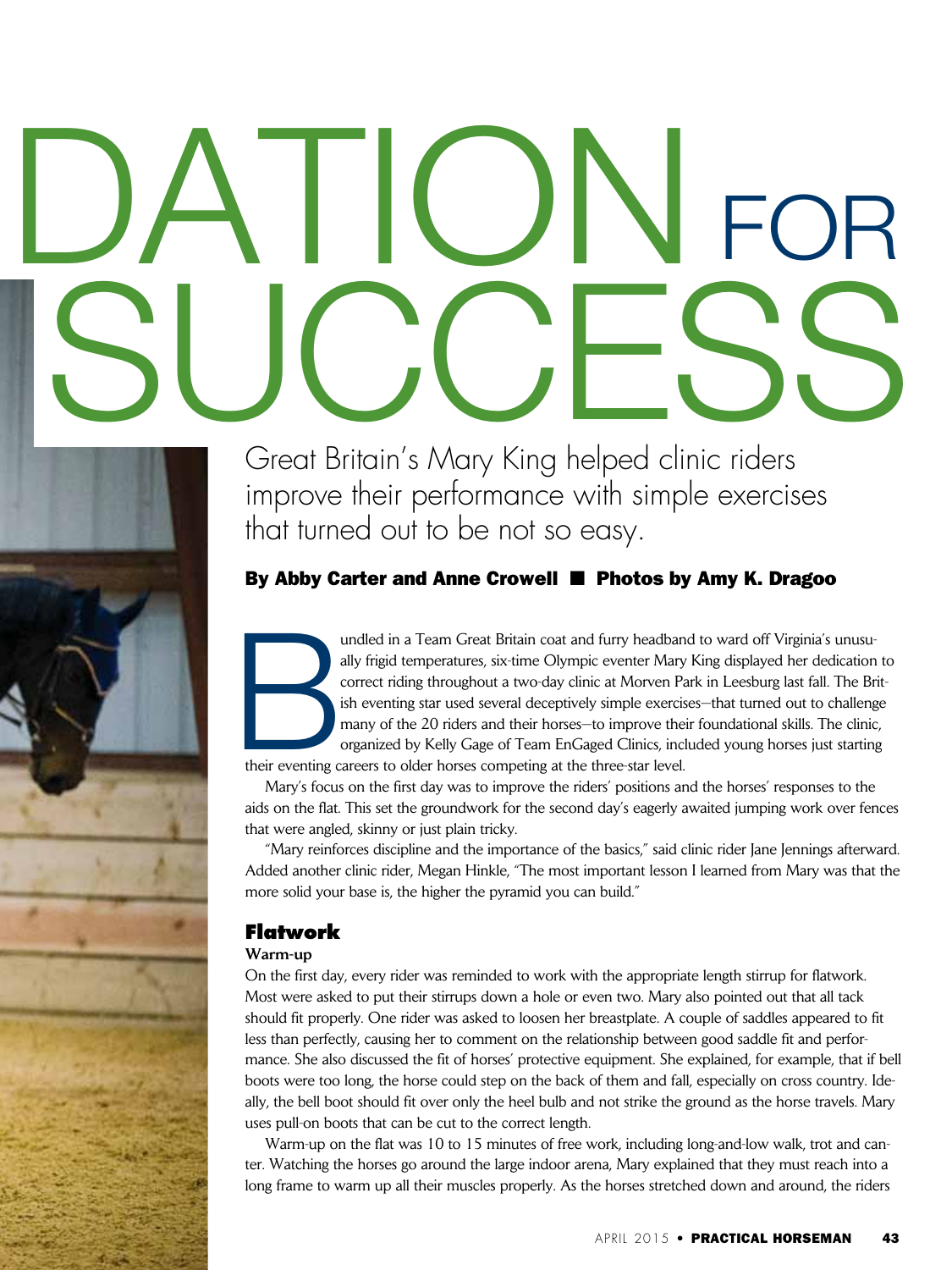



needed to keep contact. This work also allows them to get out any "jollies" they might have, she added.

Mary also helped riders smarten up their positions throughout the warm-up. She encouraged them to ride with an upright body by "making the front of your body longer," a phrase she borrows from Carl Hester, a member of Great Britain's 2012 Olympic gold-medal dressage team. She reminded riders and auditors that the upright position allows the "bottom to sink into the saddle" and stressed taking time to focus on position in the warm-up.

#### **Transitions**

Once the horses were warmed up and the riders' positions more solid, Mary asked

**ABOVE:** Jessica Bortner-Harris, riding Win the War, listens to Mary talk about position specifics.

**LEFT:** Jessica encourages Win the War to stretch into a longand-low frame, which Mary says will help warm up his muscles properly.

them to practice a series of transitions starting with walk–trot–walk, followed by trot–canter–trot, walk–canter–walk and trot–halt–trot.

Exercises for the more-advanced horses included canter–halt–canter and moving between collected, working and medium gaits. The lesson's intent was to sharpen the horses to the leg and seat aids and to have the riders become more effective with their bodies while becoming less reliant on the rein aid. No pair moved on from the basic walk–trot, trot–canter transitions until the horses were stepping into the down transitions and in front of the riders' legs and were sharp off the leg for the up transitions. If horses were sluggish and the riders used the spurs too often, Mary had them give a good slap with both legs. This helped the horses remember that the leg meant, "Go forward!" When a horse did not step down into a transition

well, Mary reminded the rider to "keep the hind leg active" through the transition. In short order, all the horses improved their way of going and the riders were more effective. "This is all very basic stuff. If you can get it, you have a broad base to start your career," Mary said. A narrow base will limit your progress, she added. With a broad base you can go further.

#### Canter poles on a circle

For the next lesson, Mary placed four poles on the approximate, though not perfect, quarters of a 20-meter circle and asked riders to canter just one of the poles to start, staying on the circle by going around the other three poles. The young horses struggled to stay on the circle and canter a pole. Often they would try to jump the pole to make it easier. They finally all got the idea as Mary reminded riders to try to meet the pole in the striding. Once the horses had mastered one pole, she asked the riders to add the second, third and fourth poles in sequence. Remembering that the poles were not spaced evenly was the key to this exercise. As the riders added each pole, the better their eyes had to be and the more adjustable the horses had to be. Some horses rode the exercise in five to six strides while others did it in four to five strides. The more-advanced horses and riders had to count aloud the number of comfortable strides between the poles. As they progressed, Mary upped the difficulty by giving them a new striding pattern to ride. Sometimes they were asked to add a stride, sometimes take one away. For example, a four stride might become a three stride or a five stride while a five might become a four or a six. All the horses became much more reliable in their adjustability as well as their throughness.

In this exercise, Mary was as much a stickler for rider position as she had been during warm-ups. If riders leaned forward, she quickly reminded them to "keep the front of your body long." If they pulled up their legs or moved them too far back, she would correct the riders. If the seat came too far out of the saddle, she would tell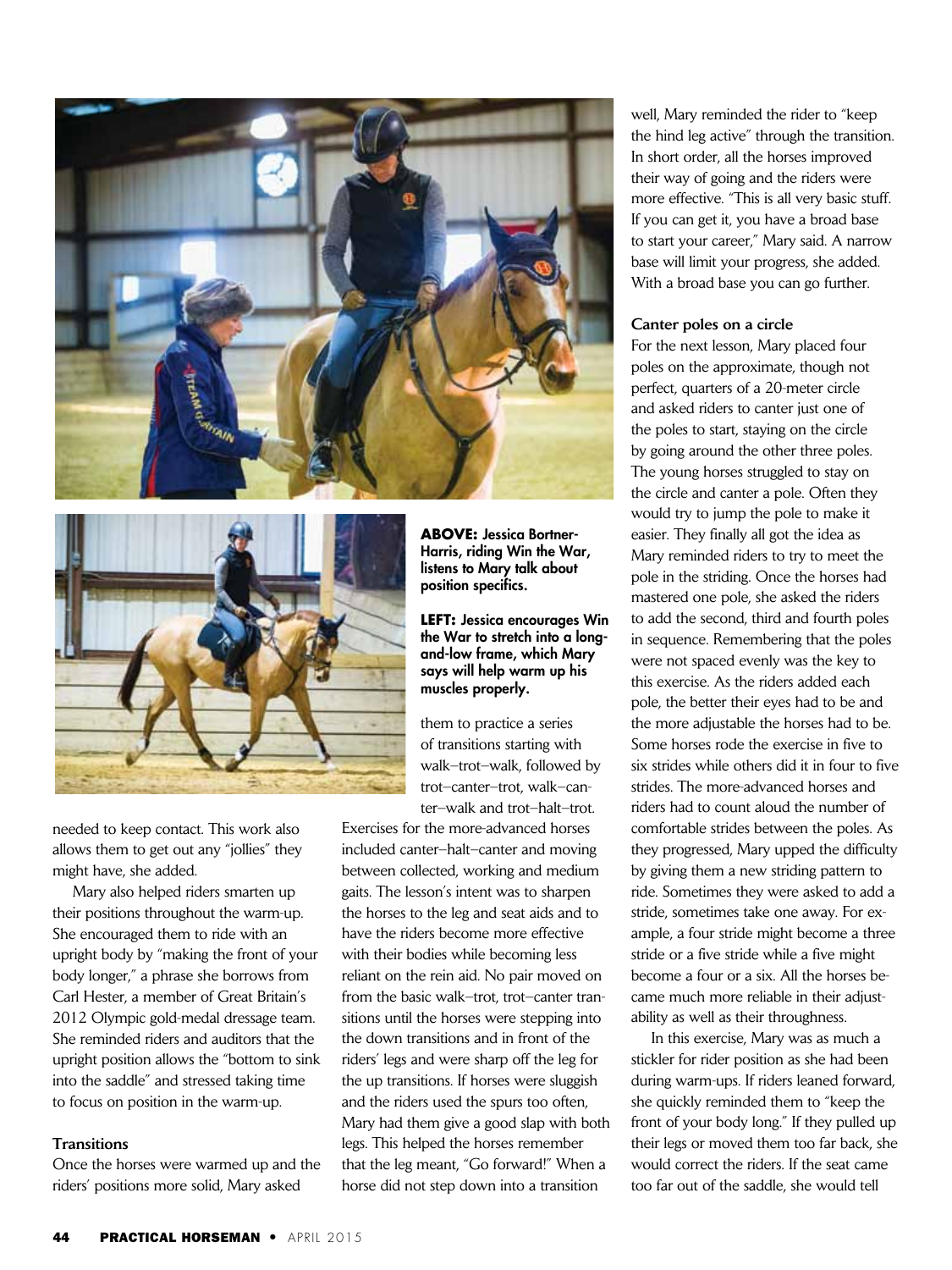

**ABOVE:** From left: Audra Spouse and Juliana Hansen canter over four poles spaced imperfectly apart on a 20-meter circle. The exercise helped them tune their eyes and improved the horses' adjustability.

#### **RIGHT:** Allison Springer and Mr. Sydney Rocks navigate the middle oxer of a triple bar on a figure-eight pattern, keeping the canter active, punchy and powerful.

them to "sit on the back of your bottom."

Every group ended by being able to ride the poles smoothly and on stride. Mary stressed that riders needed to continually challenge themselves in this exercise by changing the stride with the goal of improving the adjustability in the striding. Nothing should be static with this exercise.

"Mary is nice and helpful but demands excellence all the time," said rider Jenna Calcaterra after the clinic. "I was reminded that dressage is the fundamentals of riding. Her saying, 'Ride taller in your body' made a big difference for me."

## **Jumping**

On the clinic's second day, the riders warmed up while keeping in mind the previous day's lessons. Emphasis was on stretching long and low in the walk, trot and canter. Mary again looked for proper rider position, this time with cross country in mind. She explained that the proper



seat for cross country needs to be close to but not on the horse's back. "You should touch the saddle with your bum as you're traveling around the course," she said. She added that the upper body should remain upright, not collapse downward.

Next, riders trotted a single crossrail to start thinking about jumping. Then they moved on to the first jumping exercise.

#### Playing with a triple line

Mary first set a single oxer on an angle out of a corner on the near side of the arena and a triple combination on the far side, placed several feet in from the arena wall so riders could work on both sides. It was a short one-to-one stride and 3-foot-6 for the upper-level horses and a two-to-two

stride and 3 feet for the younger horses.

The first task was to ride the first and third fences on a figure eight. Riders approached the first fence on a diagonal, jumped it and looped around the second and third fences on the way back to jump the third from the other direction. It was critical that the canter stay powerful in the loops. If it got too dull, the riders had to gun the horses at the fence. If the canter was too open, the horses jumped from long or short distances. Mary used the metaphor of bouncing a basketball to explain controlling the power of the canter: If you want a ball to bounce higher, you don't push it down more quickly or slowly, you push with more power.

The next exercise was to approach the